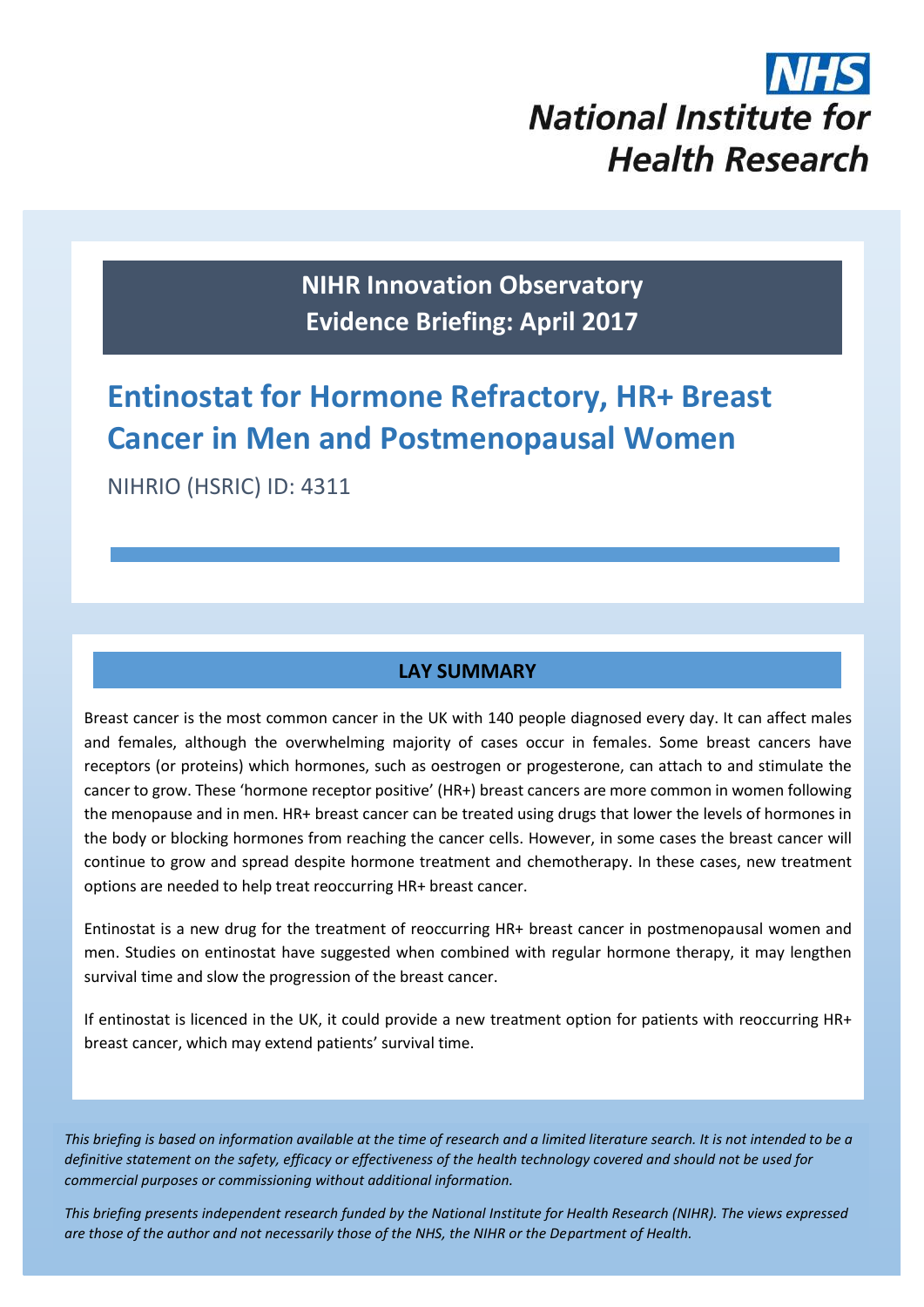#### **TARGET GROUP**

Breast Cancer: Hormone Refractory, Hormone Receptor positive (HR+), Human Epidermal growth factor receptor negative (HER2-); men and women

# **TECHNOLOGY**

### **DESCRIPTION**

Entinostat (KHK-2375; KHK2375; MS-275; MS-275; NSC 706995; NSC-706995; SNDX-275; SNDX275) is a second generation histone deacetylase Class 1 (HDAC1) inhibitor of the benzamide chemical class which inhibits the activity of HDACs that control tumour cell proliferation, cell cycle control and DNA damage repair.<sup>1</sup> Entinostat is intended for the treatment of advanced Human Epidermal growth factor receptor negative (HER2-) and estrogen receptor positive (ER+) metastatic breast cancer in men, postmenopausal women, and premenopausal women with ovarian suppression. 2 In an ongoing phase III clinical trial, participants received 25mg Exemestane (orally, once a day) and 5mg Entinostat or placebo (orally, once a day) on days 1, 8, 15 and 22 of 28 day treatment cycles until disease progression or unacceptable toxicity occurred.<sup>3</sup>

Entinostat does not currently have Marketing Authorisation in the EU for any indication. Entinostat is currently in Phase II clinical trials for:

- Melanoma
- Prostate Cancer
- Non-small cell Lung Cancer
- Acute Myelogenous Leukaemia
- Chronic Myelomonocytic Leukaemia
- Myelodysplastic Syndrome
- Hodgkin's Lymphoma
- Colorectal Cancer
- Triple-negative Breast Cancer
- Ovarian Cancer

#### **INNOVATION and/or ADVANTAGES**

If licensed, entinostat will offer an additional treatment option for postmenopausal women, premenopausal women with ovarian suppression, and men with HR+ refractory breast cancer. Results from phase II trials of entinostat suggest treatment with entinostat in combination with a steroidal aromatase inhibitor (Exemestane) may improve overall survival and lengthen progression free survival compared to placebo. 4

#### **DEVELOPER**

Bayer and Syndax

#### **AVAILABILITY, LAUNCH or MARKETING**

Entinostat was designated Breakthrough Therapy by FDA.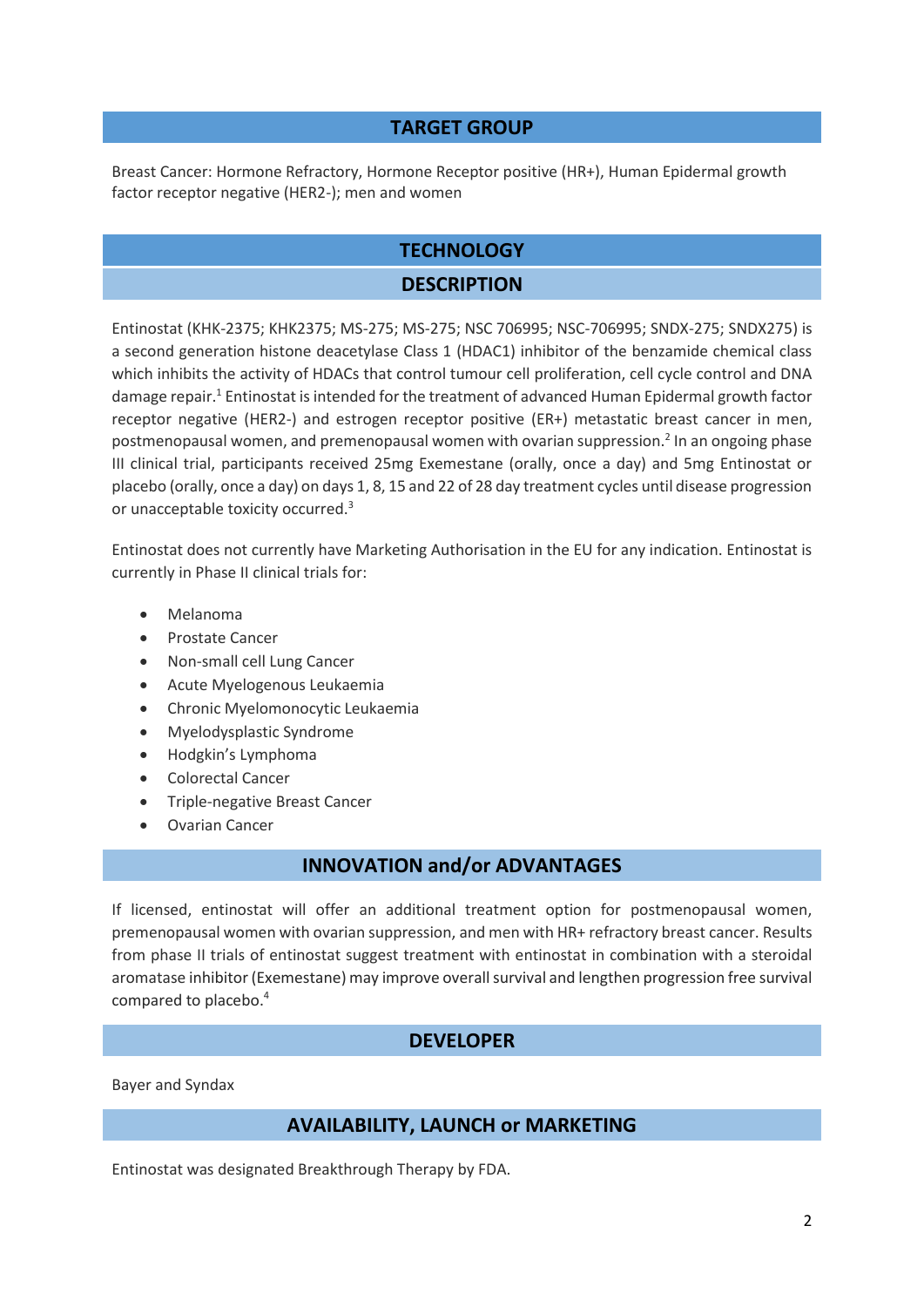#### **PATIENT GROUP**

#### **BACKGROUND**

Breast cancer is the most common cancer and cause of cancer death worldwide.<sup>5</sup> The primary symptoms of breast cancer are breast lumps and changes to the size and appearance of the nipple and breast.<sup>6</sup> Breast cancer is a multifactorial disease with many risk factors including; genetic mutations (e.g. BRACA, BRACB and p53), prolonged exposure to endogenous estrogen, early menarche, late menopause, late age at first childbirth, exposure to exogenous hormones (as part of oral contraceptive or hormone replacement therapy), alcohol use, obesity and physical inactivity.<sup>7</sup> Although breast cancer is more common in women, it does also occur in men and the symptoms, risk factors and treatments remain similar.<sup>8</sup>

More than 80% of breast cancers are classed as hormone receptor positive (HR+), either estrogen receptor positive (ER+) or progesterone receptor positive (PR+). Breast cancers can also be classified by the amplification of protein receptors such as Human Epidermal Receptor Growth Factor 2 (HER2), which can be detected in approximately 15% early breast cancer cases.<sup>9</sup> The incidence of HR+ breast cancers strongly correlates with menopausal status, with 75% of breast cancers classed as HR+ in postmenopausal women, compared to 50% in premenopausal women. <sup>5</sup> HR+ breast cancers are usually treated using hormone (or endocrine) therapy given alongside more general treatment such as surgery and chemotherapy.<sup>10</sup>

#### **CLINICAL NEED and BURDEN OF DISEASE**

Breast cancer is the most common cancer in the UK, with an incidence of 172.1 per 100,000 population in 2014 in females and an incidence of 1.5 per 100,000 population in 2014 in men.<sup>11</sup> The prevalence of breast cancer (females) in the UK is 691,000 in 2015 and mortality due to breast cancer was 11,732 people in 2012. The survival rate for breast cancer 2007 to 2011 in the UK was 92.1% and 85% for men and women respectively. Breast cancer survival rates are mainly impacted by cancer stage at diagnosis, e.g. >5 years survival in those diagnosed 2002 to 2006 is 90%, 70%, 50% and 13% for diagnosis at Stage 1, Stage 2, Stage 3 and Stage 4 respectively.<sup>12</sup>

In 2015 to 2016, there were 201,863 admissions (204,086 female, 1,240 male) for malignant neoplasm of the breast (ICD-10: C50) in England, resulting in 93,757 bed days and 205,329 finished consultant episodes. 13

The hormone receptor status of the breast cancer affects prognosis. HR+ breast cancers have higher rates of survival compared to HR- breast cancers (breast cancer cells which do not overexpress estrogen or progesterone receptors) at 5 years after diagnosis (1989 to 2004) at 85% vs. 69% respectively.<sup>14</sup> However no independent data on breast cancer by HR status could be obtained from available published sources apart from survival rates.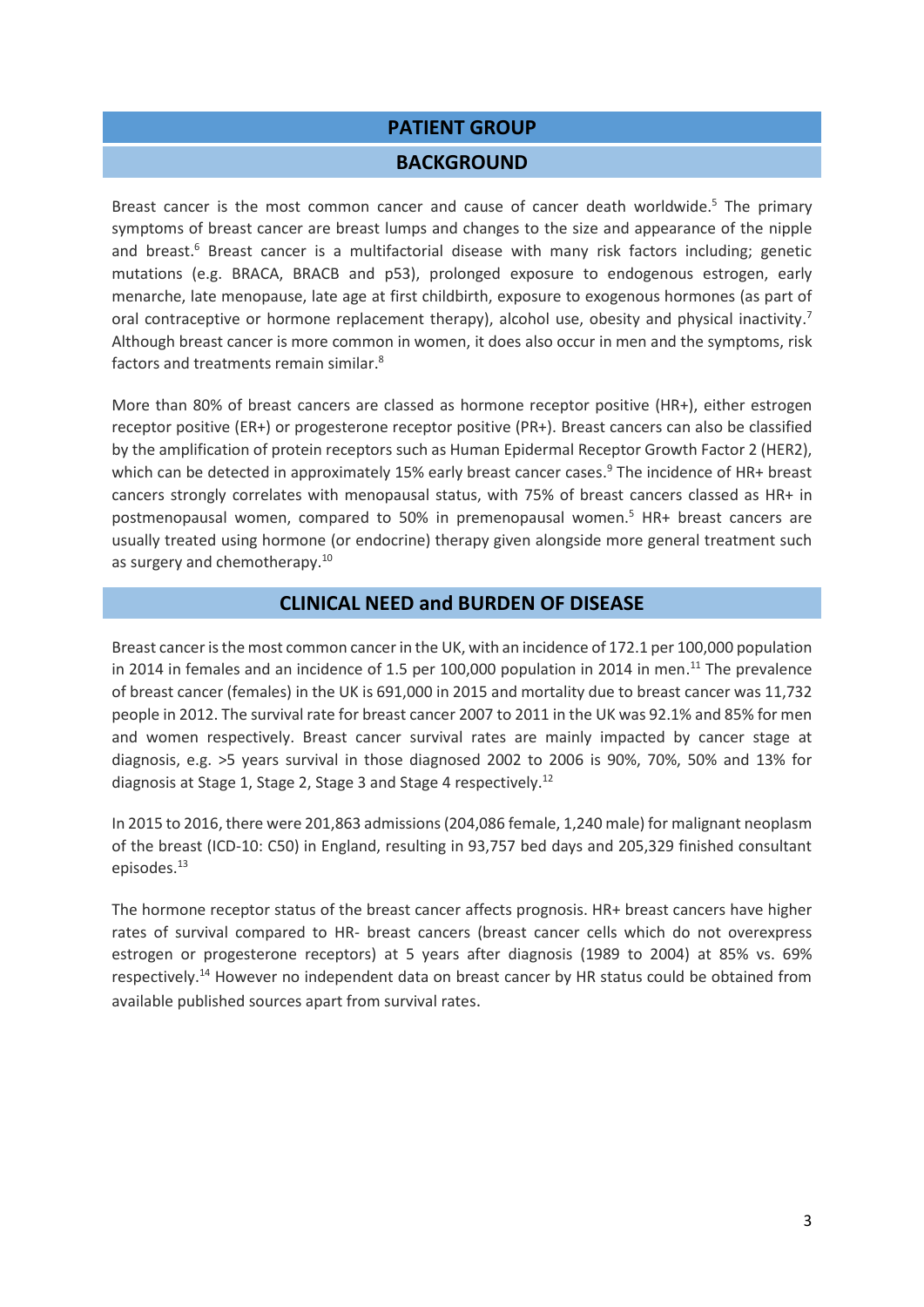# **PATIENT PATHWAY**

# **RELEVANT GUIDANCE**

# **NICE GUIDANCE**

- NHS Technology appraisal guidance. Fulvestrant for untreated hormone-receptor positive metastatic breast cancer (ID951). In development.
- NHS Technology appraisal guidance. Palbociclib for treating hormone-receptor positive, HER2-negative breast cancer (ID916). In development.
- NHS Technology appraisal guidance. Breast cancer (HER2 negative, HR positive) everolimus (with Exemestane, after endocrine therapy) (ID965). In development.
- NHS Technology appraisal guidance. Breast cancer (hormone-receptor positive, HER2 negative) – palbociclib (ID915). In development
- NHS Technology appraisal guidance. Everolimus in combination with Exemestane for treating advanced HER2- negative hormone-receptor-positive breast cancer after endocrine therapy (TA295). August 2013. Withdrawn.
- NHS Technology appraisal guidance. Fulvestrant for the treatment of locally advanced or metastatic breast cancer (TA 239). December 2011.
- NHS Clinical Guideline. Advanced breast cancer: diagnosis and treatment (CG81). February 2009. Last Updated July 2014.

# **CURRENT TREATMENT OPTIONS**

Current treatment pathways have been determined for the treatment of HR+ breast cancers, and are the same in men and women. NICE and NHS England recommend (as first-line treatments) traditional breast cancer treatments, including surgery to remove masses and chemotherapy, usually followed by hormonal (or endocrine) therapies. Hormonal/Endocrine therapies aim to prevent the stimulation of HR+ breast cancer growth by lowering the levels of or preventing the effects of hormones (such as estrogen and progesterone). The type of hormonal therapy offered depends on the stage and grade of cancer, age, menopausal status and other treatments.<sup>10, 15</sup>

Current first line treatments for HR+ breast cancer include:<sup>10, 15</sup>

- Surgery
	- o Breast conserving surgery (removal of the tumour only)
	- o Mastectomy (removal of whole breast)
- Chemotherapy (in advanced cancer: offer systemic therapy)
	- o First line single agent docetaxel
	- o Second line single agent vinorelbine or capecitabine
	- o Third line single agent capecitabine or vinorelbine (whichever not used in second line)
- Hormonal therapies
	- o Tamoxifen first line treatment for men and women (orally once per day)
	- o Non-steroidal Aromatase inhibitors (e.g. anastrozole, and letrozole) and steroidal aromatase inhibitor (e.g. exemestane) (orally once per day) especially for postmenopause
	- $\circ$  Ovarian ablation or suppression recommended for premenopausal women (e.g. goserelin) (subcutaneous injection once per month)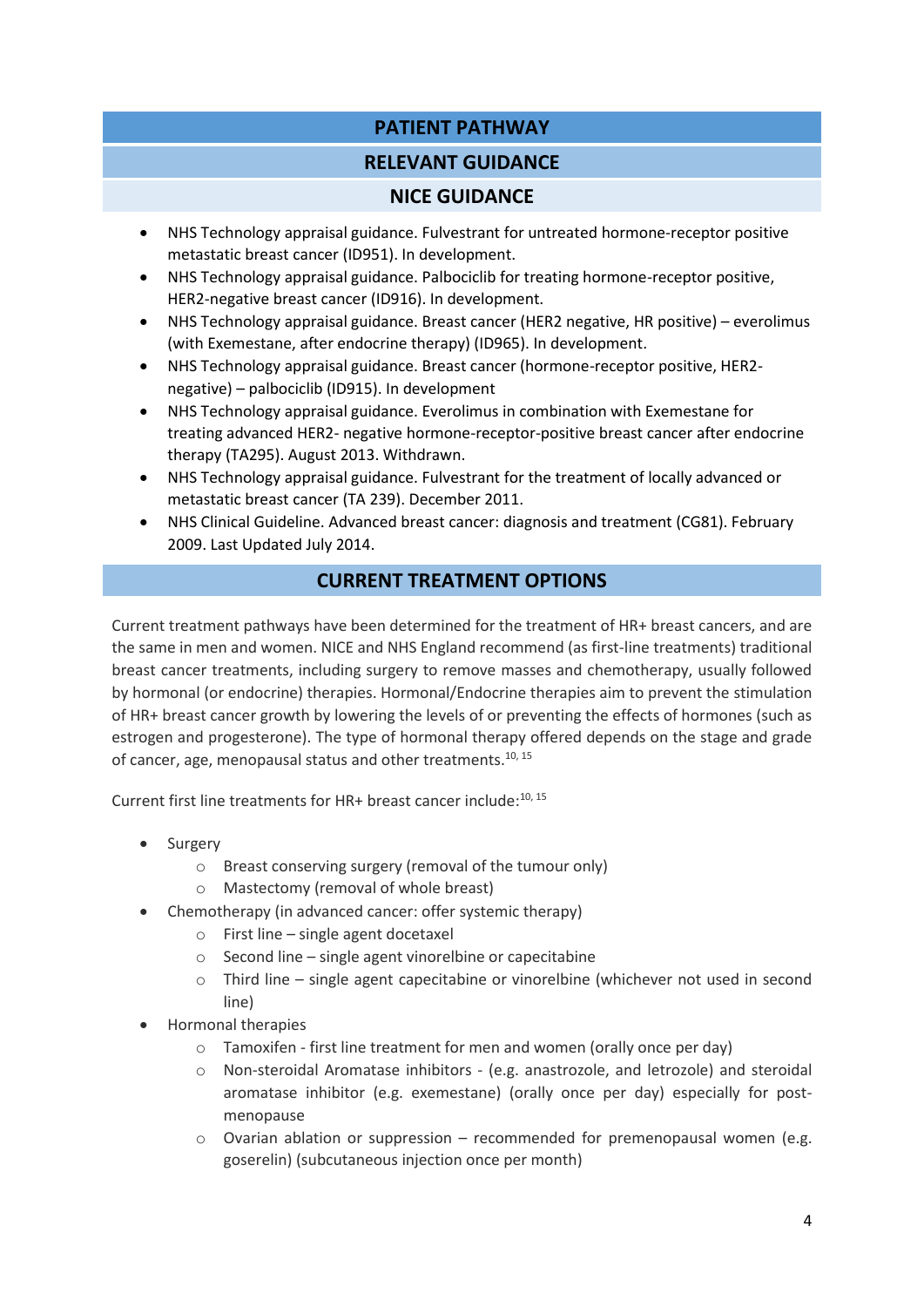If HR+ breast cancer recurs or progresses after hormonal therapy, a variety of second and third line treatments are also currently recommended for use by NICE, <sup>15</sup> which include:

- Everolimus second line treatment recommended for HR+, HER2- recurrent breast cancer in postmenopausal women after non-steroidal aromatase inhibitors
- Fulvestrant second line treatment for oestrogen receptor + ,advanced/metastatic, anti oestrogen therapy resistant breast cancer in postmenopausal women. Use of this drug in this indication is licenced but NICE do not approve the use of this drug
- Eribulin third line treatment recommended for advance/metastatic breast cancer which has progressed after at least 2 chemotherapy regimens.

| <b>EFFICACY and SAFETY</b>                                                                                                                                                                                                                                                                                                                                                                                       |                                                                                                                                                                                                                                                                                                                                                          |                                                                                                                                                                                                                                                                                                                                                                                                                                    |  |  |  |
|------------------------------------------------------------------------------------------------------------------------------------------------------------------------------------------------------------------------------------------------------------------------------------------------------------------------------------------------------------------------------------------------------------------|----------------------------------------------------------------------------------------------------------------------------------------------------------------------------------------------------------------------------------------------------------------------------------------------------------------------------------------------------------|------------------------------------------------------------------------------------------------------------------------------------------------------------------------------------------------------------------------------------------------------------------------------------------------------------------------------------------------------------------------------------------------------------------------------------|--|--|--|
| <b>Trial</b>                                                                                                                                                                                                                                                                                                                                                                                                     | NCT02115282, NCTNE2112; NCI-2014-<br>00746; TrialTroveID-151546;<br>AAAP3707; CTSU/E2112; E2112;<br>E2112-CIRB; ECOG 2112; ECOG E2112;<br>ECOG-ACRIN 2112; ECOG-ACRIN<br>E2112; ECOG-E2112; NCG 257114, ER+<br>HER2 Negative relapsed/refractory<br>advanced breast cancer; Entinostat vs<br>placebo, both in combination with<br>Exemestane; phase III. | NCT00676663; SNDX-275-0301;<br>TrialTroveID-090131; BRE 144; BRE<br>144 IST; ENCORE 301; ENCORE-301;<br>EudraCT Number: 2009-012623-28;<br>GCC 0818; HRPP #080483, ER+<br>second line or greater/refractory/<br>relapsed Stage III, Stage IV;<br>Entinostat vs placebo, both in<br>combination with Exemestane;<br>ENCORE 301; phase II.                                                                                           |  |  |  |
| <b>Sponsor</b>                                                                                                                                                                                                                                                                                                                                                                                                   | Division of Cancer Treatment and<br>Diagnosis (DCTD), National Cancer<br>Institute (NCI), National Institutes of<br>Health (NIH)                                                                                                                                                                                                                         | Syndax                                                                                                                                                                                                                                                                                                                                                                                                                             |  |  |  |
| <b>Status</b>                                                                                                                                                                                                                                                                                                                                                                                                    | Ongoing                                                                                                                                                                                                                                                                                                                                                  | Complete and published                                                                                                                                                                                                                                                                                                                                                                                                             |  |  |  |
| Source of<br><b>Information</b>                                                                                                                                                                                                                                                                                                                                                                                  | poster $^{16}$ , trial registry $^3$ .                                                                                                                                                                                                                                                                                                                   | Publication <sup>4</sup> , abstract <sup>17</sup> , poster <sup>18</sup> ,<br>trial registry <sup>19</sup>                                                                                                                                                                                                                                                                                                                         |  |  |  |
| Location                                                                                                                                                                                                                                                                                                                                                                                                         | South Africa, USA                                                                                                                                                                                                                                                                                                                                        | USA, Canada and Russia, Hungary<br>and Czech Republic                                                                                                                                                                                                                                                                                                                                                                              |  |  |  |
| <b>Design</b>                                                                                                                                                                                                                                                                                                                                                                                                    | Randomised, placebo-controlled                                                                                                                                                                                                                                                                                                                           | Randomised, placebo-controlled                                                                                                                                                                                                                                                                                                                                                                                                     |  |  |  |
| <b>Participants</b><br>N= 600 planned; over 18 years old;<br>breast cancer; ER+, HER2 negative,<br>second line or<br>greater/refractory/relapsed, advanced<br>or metastasised; postmenopausal<br>women and men who have previously<br>progressed on nonsteroidal aromatase<br>inhibitors, pre/peri- and<br>postmenopausal women with<br>metastatic ER+ breast cancer who have<br>progressed on hormonal therapy. |                                                                                                                                                                                                                                                                                                                                                          | N= 130; over 18 years old; Female;<br>breast cancer; locally recurrent or<br>metastatic ER+ second line or<br>greater/refractory/relapsed stage III<br>and stage IV; postmenopausal<br>women progressing on treatment<br>with non-steroidal aromatase<br>inhibitors, anastrozole or letrozole<br>who previously received hormonal<br>therapy (1 prior line 42%; .1 prior<br>line 58%) and may have received<br>prior chemotherapy. |  |  |  |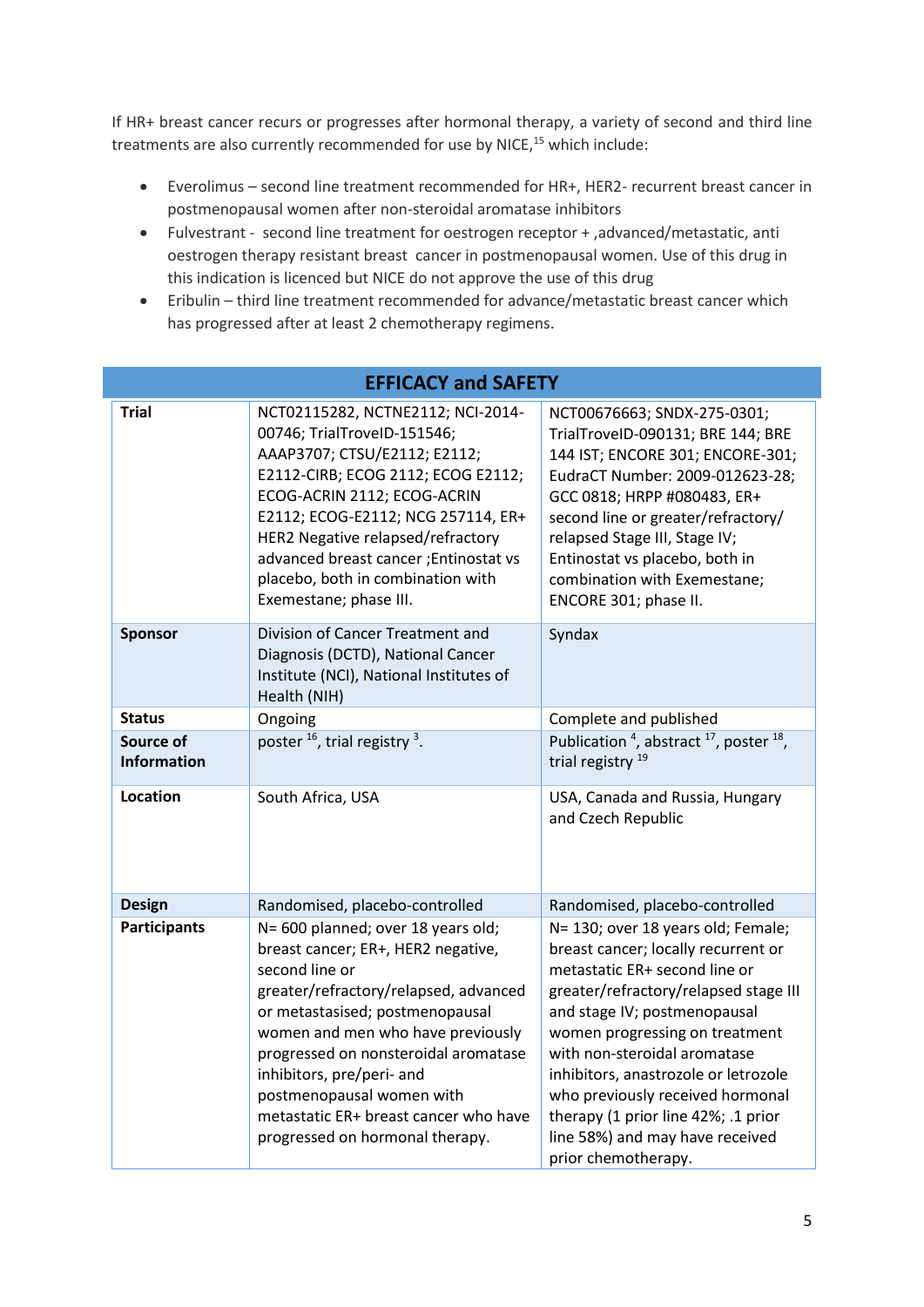| <b>Schedule</b>                     | Randomised to 5mg Entinostat OR 5mg<br>placebo on days 1, 8, 15 and 22 of a 28<br>day treatment cycle; both in<br>combination with 25mg oral<br>Exemestane (once per day) and for<br>pre-menopausal women, goserelin<br>acetate (subcutaneous) on day 1 | Randomised to 5mg Entinostat OR<br>5mg placebo once a week; both in<br>combination with 25mg oral<br>Exemestane (once per day)                                                                                                                                                                                                                                                                                                                                                                 |
|-------------------------------------|---------------------------------------------------------------------------------------------------------------------------------------------------------------------------------------------------------------------------------------------------------|------------------------------------------------------------------------------------------------------------------------------------------------------------------------------------------------------------------------------------------------------------------------------------------------------------------------------------------------------------------------------------------------------------------------------------------------------------------------------------------------|
| Follow-up                           | Active treatment in 28 day cycles<br>repeated until disease progression or<br>unacceptable toxicity, follow-up every<br>3mths for 2yrs, every 6mths for 3yrs,<br>then annually for 5 yrs.                                                               | Active treatment until disease<br>progression or intolerable Adverse<br>Event (AE)                                                                                                                                                                                                                                                                                                                                                                                                             |
| Primary<br><b>Outcomes</b>          | Progression-free survival (PFS) and<br>Overall survival (OS).                                                                                                                                                                                           | Progression-free survival (PFS)                                                                                                                                                                                                                                                                                                                                                                                                                                                                |
| <b>Secondary</b><br><b>Outcomes</b> | Treatment toxicity, symptom burden<br>(including health related quality of life<br>(HRQL), pharmacokinetic profile                                                                                                                                      | Adverse Events (AEs), Overall<br>Survival (OS), pharmacodynamics,<br>tumour markers, bone turnover,<br>objective response rate (ORR),<br>clinical benefit rate (CBR)                                                                                                                                                                                                                                                                                                                           |
| <b>Key Results</b>                  |                                                                                                                                                                                                                                                         | Progression free survival (PFS) was<br>significantly longer (defined as p=<br><0.10) in the Exemestane +<br>Entinostat group compared to the<br>Exemestane + Placebo group (4.28<br>vs. 2.27 mths, hazard ratio (HR)<br>$=0.73$ , P $=0.06$ ), CI 0.49, 1.09.<br>Median OS improved in the<br>Exemestane + Entinostat group<br>compared to the Exemestane +<br>Placebo group at 28.1 and 19.8 mths<br>respectively (HR, 0.59; 95% CI 0.36<br>to 0.97, p=0.036). <sup>4</sup>                   |
| <b>Adverse effects</b><br>(AEs)     |                                                                                                                                                                                                                                                         | Exemestane + Entinostat was<br>generally well tolerated. Most<br>frequent AEs with higher incidence<br>(>20%) in the Exemestane +<br>Entinostat group compared to the<br>Exemestane + Placebo group<br>included fatigue (46% vs26%<br>respectively) and uncomplicated<br>neutropenia (25% vs 0%<br>respectively). <sup>18</sup> Treatment<br>discontinuation was higher in the<br>Exemestane + Entinostat group vs<br>the Exemestane + Placebo group<br>$(11\% \text{ vs } 2\%).$ <sup>4</sup> |
| <b>Expected</b><br>reporting date   | Study completion date for OS outcome<br>measure reported as March -<br>November 2022                                                                                                                                                                    |                                                                                                                                                                                                                                                                                                                                                                                                                                                                                                |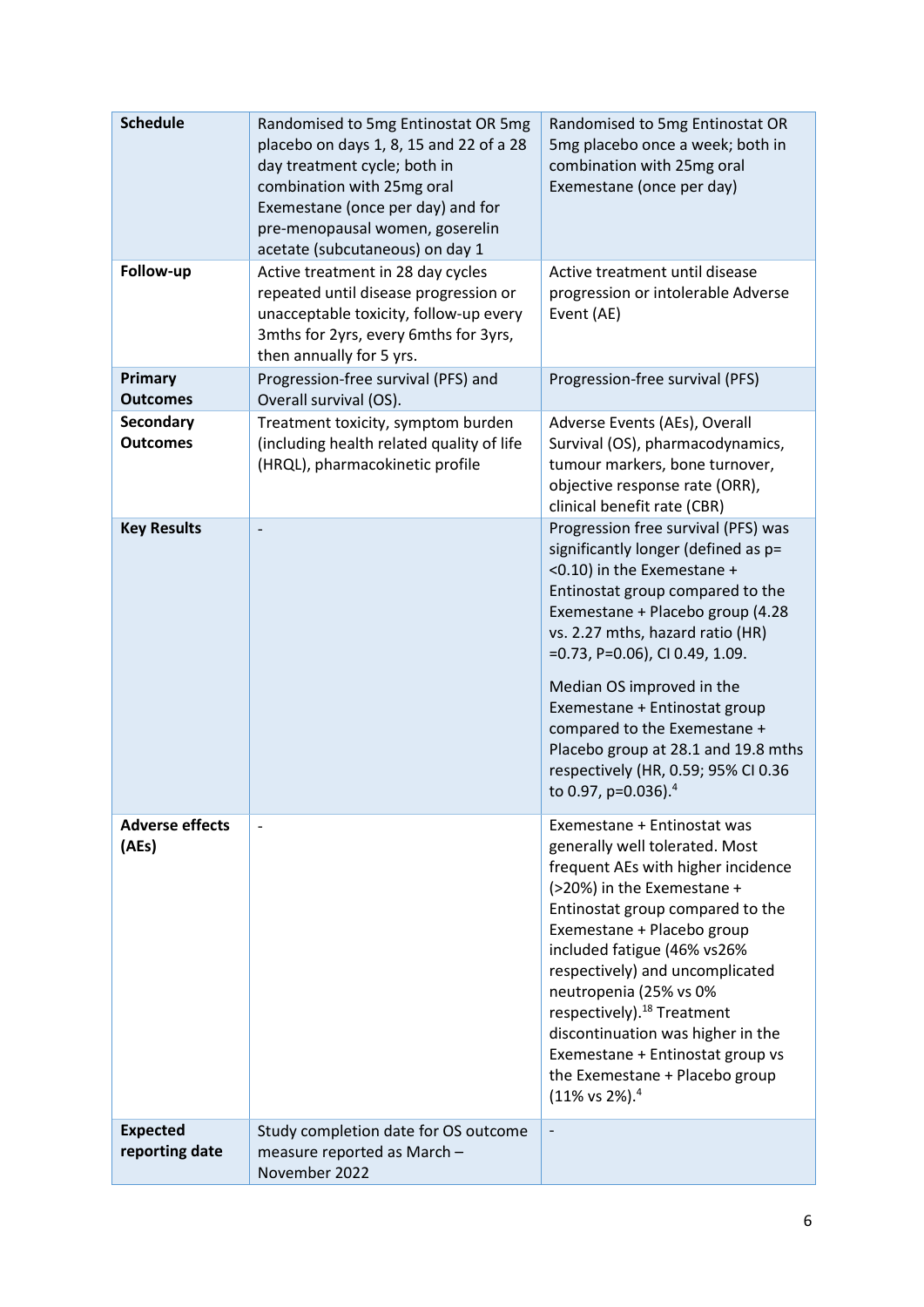# **ESTIMATED COST and IMPACT**

#### **COST**

The cost of Entinostat is not yet known.

|                                                  | <b>IMPACT - SPECULATIVE</b>                                   |             |                                    |  |  |  |
|--------------------------------------------------|---------------------------------------------------------------|-------------|------------------------------------|--|--|--|
| <b>IMPACT ON PATIENTS and CARERS</b>             |                                                               |             |                                    |  |  |  |
| ⊠                                                | Reduced mortality/increased length of<br>survival             | $\Box$      | Reduced symptoms or disability     |  |  |  |
| П                                                | Other                                                         | □           | No impact identified               |  |  |  |
| <b>IMPACT ON HEALTH and SOCIAL CARE SERVICES</b> |                                                               |             |                                    |  |  |  |
| ப                                                | Increased use of existing services                            | $\boxtimes$ | Decreased use of existing services |  |  |  |
| ⊔                                                | Re-organisation of existing services                          | $\Box$      | Need for new services              |  |  |  |
| $\Box$                                           | Other                                                         | ⊠           | None identified                    |  |  |  |
| <b>IMPACT ON COSTS and OTHER RESOURCE USE</b>    |                                                               |             |                                    |  |  |  |
|                                                  | Increased drug treatment costs                                | ப           | Reduced drug treatment costs       |  |  |  |
|                                                  | Other increase in costs                                       | $\Box$      | Other reduction in costs           |  |  |  |
| $\boxtimes$                                      | Other: uncertain unit cost compared to<br>existing treatments | $\Box$      | None identified                    |  |  |  |
| <b>OTHER ISSUES</b>                              |                                                               |             |                                    |  |  |  |
|                                                  | Clinical uncertainty or other research<br>question identified | $\boxtimes$ | None identified                    |  |  |  |
| <b>REFERENCES</b>                                |                                                               |             |                                    |  |  |  |

- 1 Morris. A. Ammendment No.3 to Form S-1 Syndax Pharmaceuticals Inc. In: United States Securities and Exchange Commission, ed. 2014.
- 2 Citeline Pharma Projects. Drug Profile: Entinostat. 2017 [cited 22/03/2017]; Available from: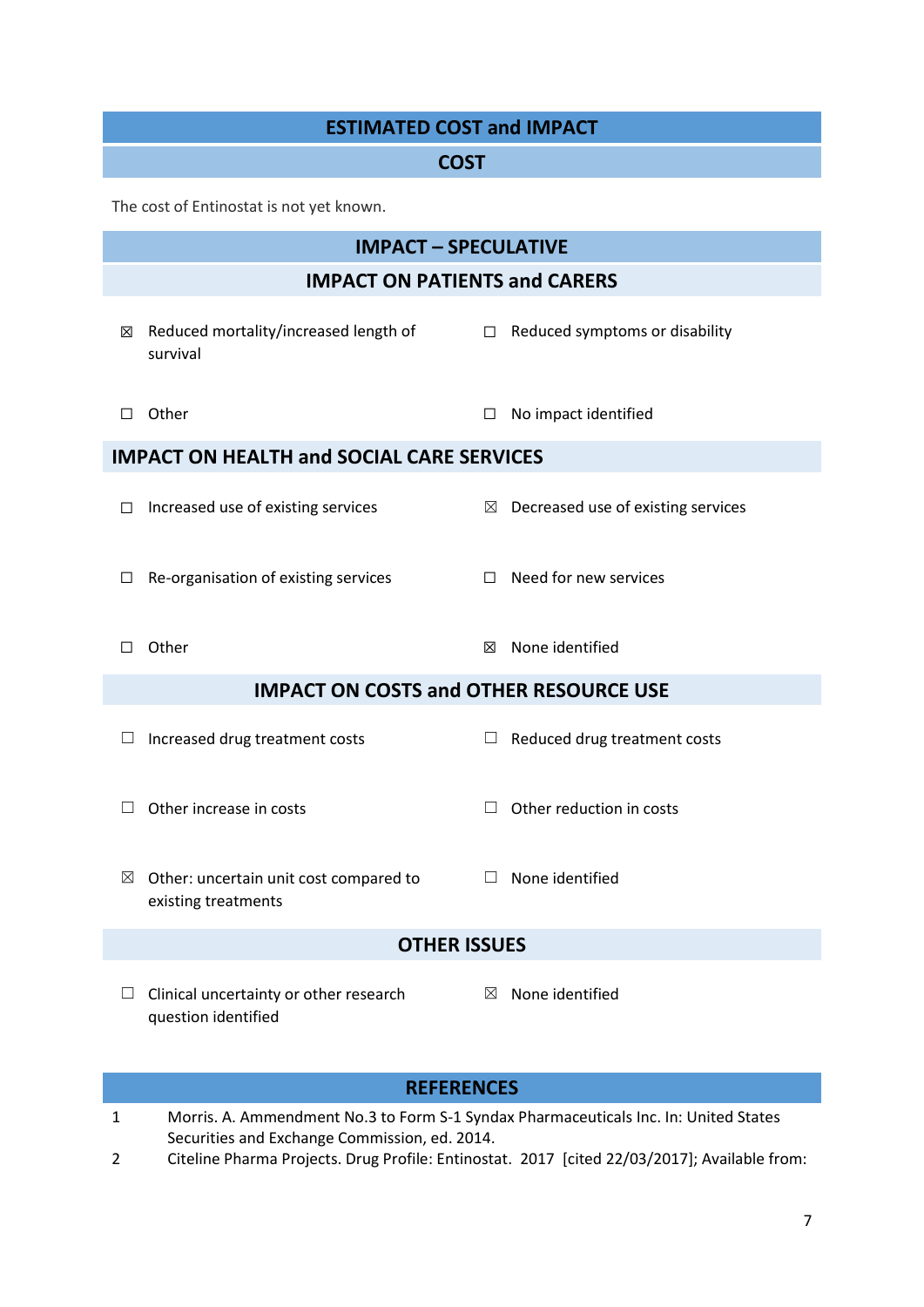- 3 ClinicalTrials.gov. NCT02115282: Exemestane With or Without Entinostat in Treating Patients With Recurrent Hormone Receptor-Positive Breast Cancer That is Locally Advanced or Metastatic. 2017 02/2017 [cited 23/03/2017]; Available from: <https://clinicaltrials.gov/ct2/show/study/NCT02115282>
- 4 DA Yardley RI-K, B Melichar, M Lichinitser, PN Munster, PM Klein, S Cruickshank, KD Miller, MJ Lee, JB Trepel. Randomized phase II, double-blind, placebo-controlled study of exemestane with or without entinostat in postmenopausal women with locally recurrent or metastatic estrogen receptor-positive breast cancer progressing on treatment with a nonsteroidal aromatase inhibitor. Journal of Clinical Oncology,. 2013 Jun 10;31(17):2128-35.
- 5 WA Harb. Management of patients with hormone receptor–positive breast cancer with visceral disease: challenges and treatment options. Cancer Management and Research,. 2015 01/21;7:37-46.
- 6 NHS Choices. Cancer (female) symptoms 2017 [cited 24-03-2017]; Available from: <http://www.nhs.uk/Conditions/Cancer-of-the-breast-female/Pages/Symptoms.aspx>
- 7 World Health Organisation. Breast cancer: prevention and control. 2017 [cited 23/03/2017]; Available from:

<http://www.who.int/cancer/detection/breastcancer/en/index2.html>

- 8 NHS Choices. Breast cancer in men. 2017 [cited 24-03-2017]; Available from: <http://www.nhs.uk/conditions/Cancer-of-the-breast-male/Pages/Introduction.aspx>
- 9 Macmillan Cancer Support. Receptors for breast cancer. Breast Cancer 2017 [cited 24-03- 2017]; Available from[: http://www.macmillan.org.uk/information-and-support/breast](http://www.macmillan.org.uk/information-and-support/breast-cancer/treating/treatment-decisions/understanding-your-diagnosis/receptors-for-breast-cancer.html)[cancer/treating/treatment-decisions/understanding-your-diagnosis/receptors-for-breast](http://www.macmillan.org.uk/information-and-support/breast-cancer/treating/treatment-decisions/understanding-your-diagnosis/receptors-for-breast-cancer.html)[cancer.html](http://www.macmillan.org.uk/information-and-support/breast-cancer/treating/treatment-decisions/understanding-your-diagnosis/receptors-for-breast-cancer.html)
- 10 NHS Choices. Breast Cancer Treatment. Breast Cancer (female) 2017 [cited 24-03-2017]; Available from[: http://www.nhs.uk/Conditions/Cancer-of-the-breast](http://www.nhs.uk/Conditions/Cancer-of-the-breast-female/Pages/Treatment.aspx)[female/Pages/Treatment.aspx](http://www.nhs.uk/Conditions/Cancer-of-the-breast-female/Pages/Treatment.aspx)
- 11 Cancer Research UK. Breast cancer incidence trends over time. Breast Cancer incidence (invasive) statistics 2017 [cited 24-03-2017]; Available from: [http://www.cancerresearchuk.org/health-professional/cancer-statistics/statistics-by-cancer](http://www.cancerresearchuk.org/health-professional/cancer-statistics/statistics-by-cancer-type/breast-cancer/incidence-invasive#heading-Two)[type/breast-cancer/incidence-invasive#heading-Two](http://www.cancerresearchuk.org/health-professional/cancer-statistics/statistics-by-cancer-type/breast-cancer/incidence-invasive#heading-Two)
- 12 Macmillian Cancer Support. The rich picture: people with breast cancer: Macmillian Cancer Support,; 2016.
- 13 Office of National Statistics. Hospital Episode Statistics for England. Admitted patient care statistics. In: Office of National Statistics, ed. NHS Digital 2016.
- 14 Bentzon N, Düring, Maria, Rasmussen, Birgitte Bruun, Mouridsen, Henning, Kroman, Niels. Prognostic effect of estrogen receptor status across age in primary breast cancer. International Journal of Cancer,. 2008;122(5):1089-94.
- 15 National Institute for Health and Clinical Excellence. NICE Pathways: Advanced Breast Cancer. 2017.
- 16 RM Connolly FZ, K Miller, A Tevaarwerk, LI Wagner, MJ Lee, J Murray, RJ Gray, R Piekarz, JA Zujewski, JA. Sparano, D Farber. E2112: Randomized phase III trial of endocrine therapy plus entinostat/placebo in patients with hormone receptor-positive advanced breast cancer. 2015 ASCO Annual Meeting,; 2015; Chicago, IL, USA,: Journal of Clinical Oncology,; 2015.
- 17 P Klein WM, P Ordentlich, S Cruickshank, M Rees, DA Yardley,. Characterization of the overall survival benefit in ENCORE 301, a randomized, placebo-controlled phase I study of exemestane with and without entinostat in ER+ postmenopausal women with metastatic breast cancer. Journal of Clinial Oncology,. 2012;30:suppl 27, abst 128.
- 18 A Yardley RI-K, P Klein. Results of ENCORE 301, a randomised, phaseII, double-blind, placebocontrolled study of exemestane with or without entinostat in postmenopausal women with locally recurrent or metastatic estrogen receptor-positive (ER+) breast cancer progressing on